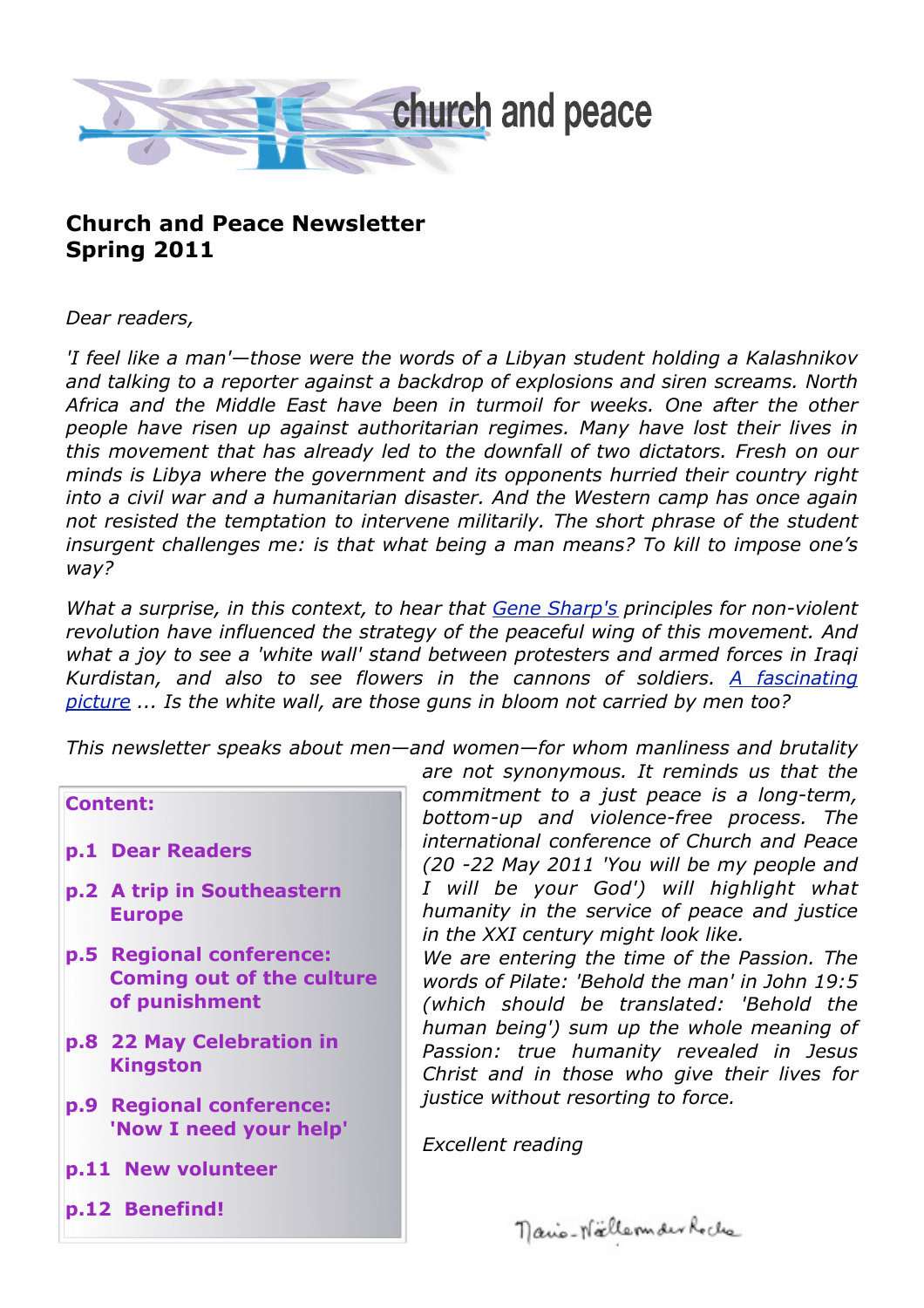# **Southeast Europe –Reconstructing from the bottom-up**

### **Travel impressions of the Church & Peace mini-delegation to Serbia and Kosovo, with a short stay in Croatia (October 2010)**

### **The appearance and the reality**

Two decades have passed since the start of hostilities in the former Yugoslavia. Now nine years have gone by since the last visit of a Church and Peace delegation to the region. We arrived in Belgrade in the early morning, a little dazed from the night train and with a lot of luggage

The vast amount of new construction is what strikes you immediately as you drive into Belgrade, Novi Sad and Pristina. And then there's an air of 'normalcy' and even a holiday atmosphere when you stroll in the romantic area of Zemum or on roads that snake between Kosovan vineyards in the golden light of October. When looking more closely, it becomes clear that this first impression is misleading. In Serbia, intermittent explosions of violence occur with alarming intensity. This violence comes from the bottom-up and is neither linked to the uniform nor heavily armed.

Yet it breaks whenever and wherever it finds a pretext; it breaks spontaneously, uncontrollably, spilling out through streets and stadiums. In Kosovo/a, this violence is memorialized by the

roadside tributes to the 'heroes' of the conflict, ruined houses in the city and the ubiquitous interna tional mili tary. The atrocities of 1999 left K o s o v a / o ' s A l b a n i a n c o m m u n i t i e s with widows by



*Serbia between chaos and rebirth*



the dozens. Thousands of Serbs were forced to

leave that same year as the province became a nation. The latest atrocities dating back to 2004 affected all communities and provoked new departures. Orthodox churches (rebuilt to replace those that back then were destroyed in just a few days) are beautiful but gutted of their members. The return of refugees seems improbable and the hope of coexistence illusory.

# **Pillaging of a region**

The privilege of our delegation is the constant presence of members and friends of Church and Peace, who with great skill help us better understand what we see, for instance, the bridge in Novi Sad, destroyed during the bombing in 1999 and rebuilt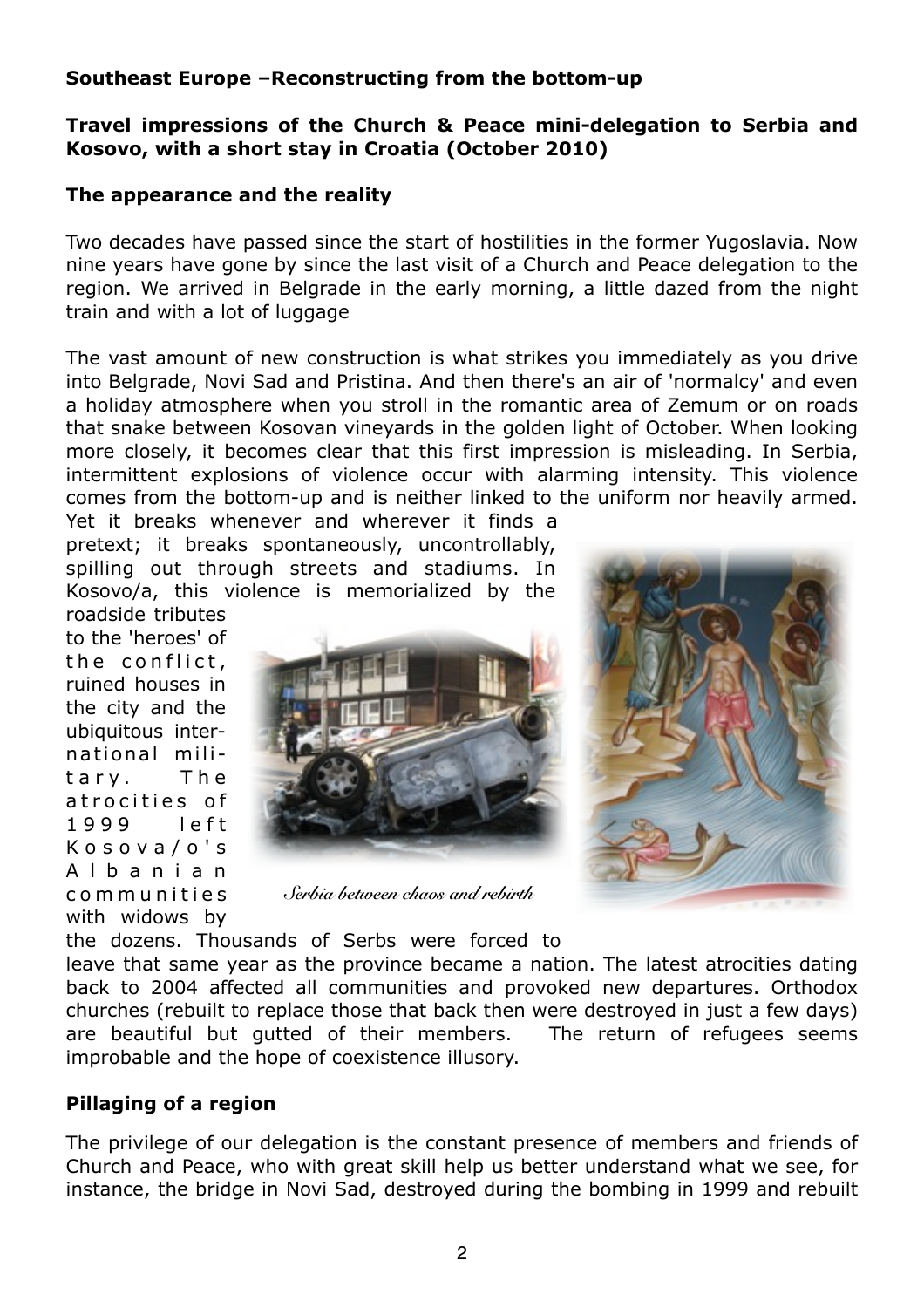at astronomical expense by the same people who destroyed it. One example among many of the absurdities of war...

The booming revival of certain industries masks a deep crisis: many brand new buildings in Novi Sad and Belgrade are the headquarters of foreign companies come to exploit this country's resources for their own profit. Mass privatization in favor of a minority of often corrupt local or foreign investors drains profits that should be used for long term reconstruction. Shockingly, the reason why the real

estate sector is booming is because it is an ideal setup for money laundering. And if the malls and banks sprout like mushrooms, these are not signs that the population as a whole is significantly better off. In a country where a teacher approaching retirement earns only about 400€ a month and everyone needs multiple jobs to survive, credit purchases at exorbitant interest rates are common-place…. The plundering of resources by those who ended the conflict with force and who continue to be thought of as guarantors of peace sweeps away any remaining doubt about their true intentions when they called the 1999 bombing a 'humanitarian intervention'.



*Headquarters of Russian gas operations in Vojvodina*

#### **'Everyone person involved here is a story of peace'**

For two weeks we visited friends and made new contacts as well as attending the

third interfaith conference (In Making Peace, We Glorify God'). Two weeks full of intense, rich, encouraging, sometimes stunning, conversations. The organisations and people we encountered are not high-up in society. They are affected in their daily lives by the profound, yet sadly characteristic, disruption of society in war's aftermath. They are terribly fragile at the material level and yet…

Be it the team organising the interreligious conference (eleven men and women from four countries, three Christian denominations and Islam), its participants—organisations like Bread [of Life](http://www.breadoflife.org.rs/mission-vision-values.php?l=en) and Tabita doing humanitarian work, [RAND](http://www.rand.hr) and the Centre for Religious Dialogue



*Conversations at Bread of Life headquarters*

(NGOs engaged in nonviolent training and dialogue) or the church leaders in Pristina, Prizren, Djakovica/Djakova)—those we met have in common a courageous yet realistic commitment. They take a stand against the odds. They confront adversity head on even though they may have every reason to capitulate.

Each organisation brings its own response to the situation. The Christian communities of Kosovo serve widows and young people; Tabita and Bread of Life focus on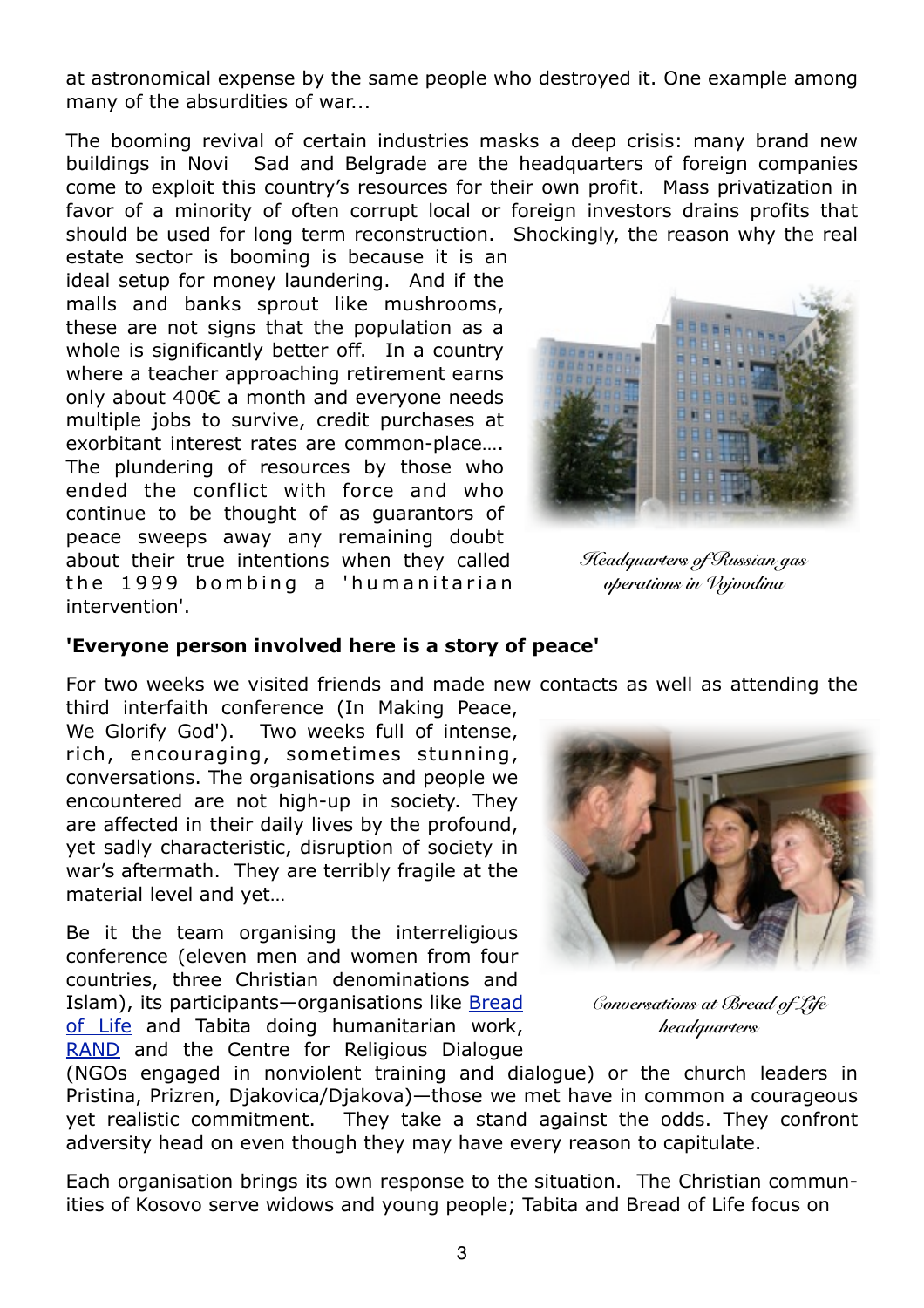helping the most vulnerable in society (Roma, the aged). The RAND team trains in nonviolent conflict resolution throughout the region, especially among Christian and

Muslim believers. The Centre for Religious Dialogue organises the informal networking of representatives of the major faiths in Belgrade.

From the beginning of our journey we are immersed in the environment of these commitments, and we appreciate the value of what our friends do and are. 'Every person involved here is a story of peace,' says Jasmina Tosic, Bread of Life director. We hear the story of lives that have been shaken by history. They are now reconstructing themselves, through discovering or rediscovering faith, and through service for peace and reconciliation.



*Tutoring for Roma children*

The stories heard are all the more impressive, considering that the churches and Islam themselves were not immune to the collapse caused by war and have not really been able to repair the breaches. Serbian Orthodoxy, which is going through a severe crisis in its own hierarchy, remains isolated and always dependent on



*One Delegation, FourNations: Branka Srnec (Serbia), Ernst von der Recke (Germany), Peder Wiegner (USA), Marie-Noëlle von der Recke (France) taking the picture*

military protection in Kosovo/a. Small independent churches are seeking a new identity. The Baptist federation, for example, dissolved at the opening of hostilities twenty years ago. Islam itself is torn between radical and moderate tendencies.

### **The kingdom of God is like a mustard seed….**

Thus, while war profiteers (the expression is sadly banal, but how else can you describe them?) take whatever they can from the disruption caused by war, the reconstruction seems to be occurring from the bottom-up, thanks to women and men rooted in their faith. With them a network of solidarity grows and strengthens itself over meetings, trainings, and joint actions. Our last stop allows us to gather our impressions before catching the train to Germany. In the warm atmosphere of their little house in Sesvete (near Zagreb), our friends Ana and Otto Raffai help us to take stock and to confirm or correct our observations. We start our return in the early morning from the Zagreb train station, pensive, delighted with the hospitality we encountered throughout the journey, and with the firm intention not to wait nine years until the next visit.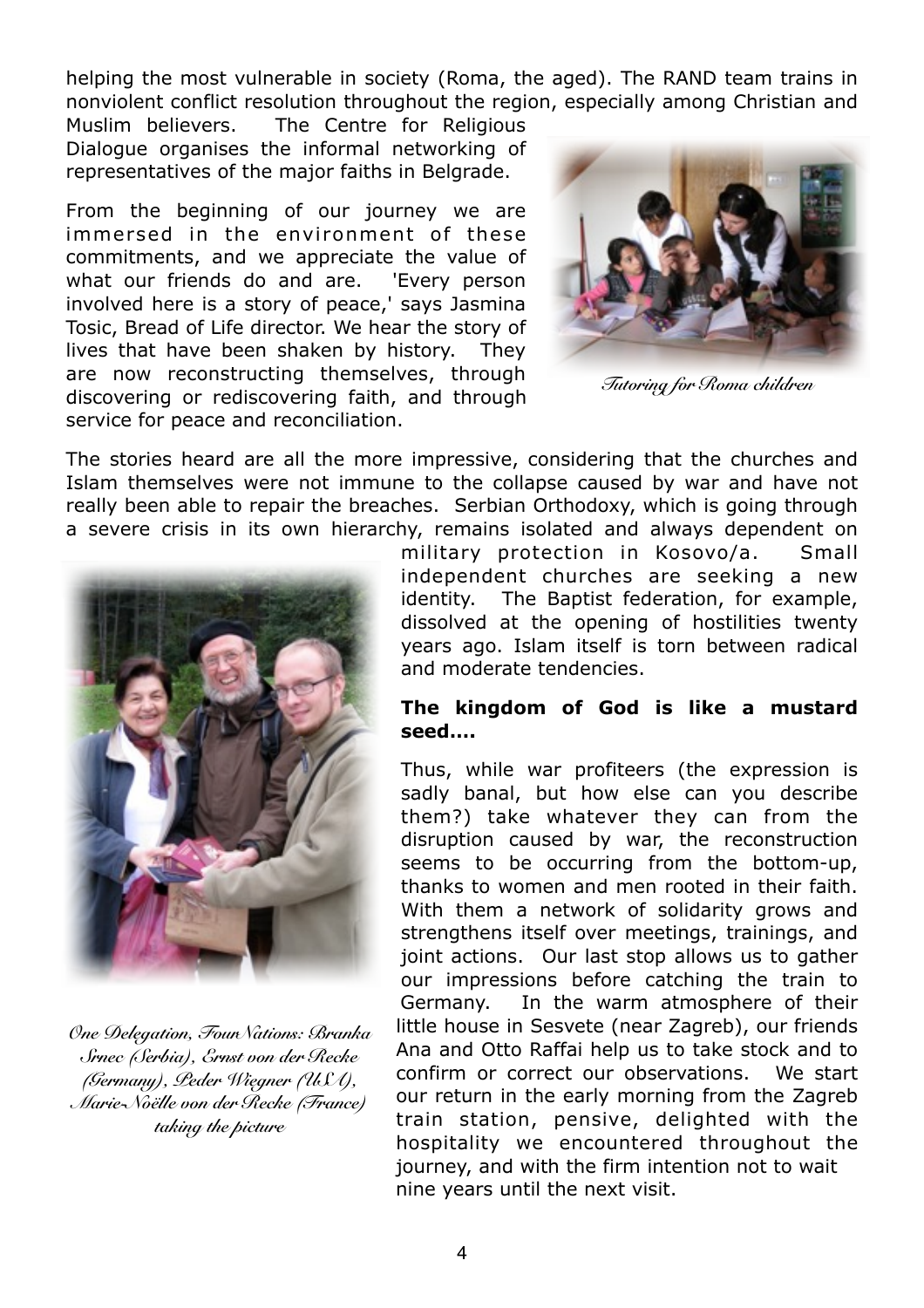**'Leaving the culture of retribution' - 80 people attend the Germanspeaking regional conference 26th to 28th November 2010 at the Thomashof near Karlsruhe (summary report by Karen Rothenbusch - 'Die Brücke')**

Church and Peace organised this meeting in collaboration with the German Mennonite Peace Committee (DMFK), the German branch of IFOR and the Quakers.

The keynote speaker was Howard Zehr, Professor of [Restorative Justice](http://en.wikipedia.org/?title=Restorative_justice) at [Eastern](http://www.emu.edu/) [Mennonite University](http://www.emu.edu/) (USA). An 'Alternatives to Violence Project' workshop took place at the same time.

According to Howard Zehr, traditional justice focuses on punishment. If a crime has been committed the questions asked are: 'Which law was broken? Who committed the crime? What punishment has the offender deserved?' The attention is fixed on the offender. The concept of restorative justice raises different questions: 'Who was



*Howard Zehr and his translator, Madeleine Bähler (left)*

injured? What are the needs of the victim? How can these needs be filled?' In this scenario the focus is on the needs of victims and the offender's responsibility to repair, if possible, the damage s/he has caused. The goal is to make a dialogue between the victim and the perpetrator possible. The victims need to have the opportunity to talk with those who wronged them so that a healing process may begin; they must be able to tell their story in order to regain their balance. The perpetrators themselves must take responsibility for what they have done and take concrete steps to repair the damage. The practical implications of this concept were presented by Howard Zehr using numerous examples. He also showed that restorative justice - restoration, healing - is the great theme of the whole Bible.

Other workshops were held on the theme of 'Justice in the German Legal System' with the lawyer Ullrich Hahn, who spoke on current developments in this area and on 'post-war reconciliation,' with exercises conducted by Roswitha Jarman and Jürgen Menzel.

On Saturday night the program was devoted to a presentation of several member organisations of the Church and Peace Network, punctuated by music and short theatrical presentations written and performed by Jakob Fehr and friends.

The meeting concluded with a celebration including a sermon by Marie-Noëlle von der Recke about the life of Jacob (Genesis 33: 1-11).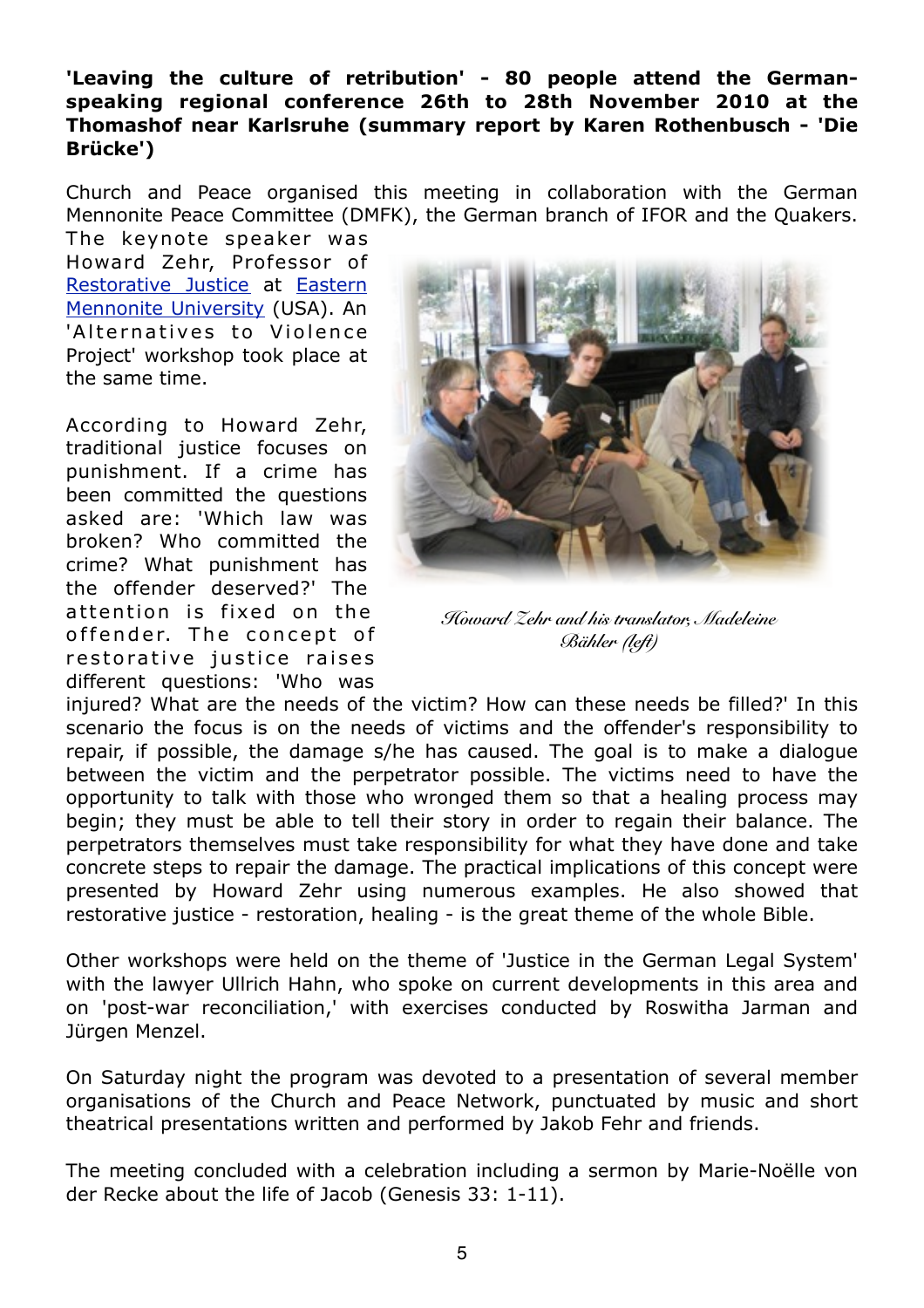**'Punishment is necessary! Is punishment really necessary?' This was the title of a workshop led by the lawyer Ullrich Hahn at the German language regional conference held at Thomashof (Karlsruhe). Here in abbreviated form are his main theses, the entire text of which may be obtained on request from our International Office.** 

1. Punishment is in fact not necessary. It is by no means a necessary consequence of unlawful conduct. It does not heal the wound that has been caused, but instead

administers a new one. Punishment is an evil and does not belong to the order of creation. We have grown accustomed to its presence, just as we have acclimatised ourselves to war and exploitation.

2. The use of punishment to overcome lawbreaking does not fulfill the expectations we place in it.

- Punishment may frighten those who are punished, but it does not deter them. The possibility that one could be apprehended might act as a deterrent, but not the degree of punishment.

- Punishment does not improve those who are punished. If persons do not return to criminal behaviour after release from prison, this is in most cases because they have experiences that contribute toward healing the wounds of the past and of their punishment (newfound willpower, new relationships, revived perspectives for living).

- Punishments and prisons do not make our lives safer. The longer that such persons remain captive, the more difficult it will be for them to readjust to life in freedom and to live a life without delinquency.



*Ullrich Hahn, German branch of International Fellowship of Reconciliation*

3. Punishment in fact serves other purposes than those that are officially propagated:

- protecting authorities from opposition and satisfying the public's need for retribution, which is spurred on by the media in particularly heinous cases. This is not connected to the victim's need for rehabilitation, but to the public's fear of crime, which politicians are ready to manipulate.

4. Choosing not to punish should not be understood as a refusal to address unjust behaviour. Certain things remain unaltered:

- establishing the responsibility of the offender in a process like that of the judiciary (including police investigations). Unjust acts need to be dealt with not only as the immediate concern of the victim, society as well must take responsibility,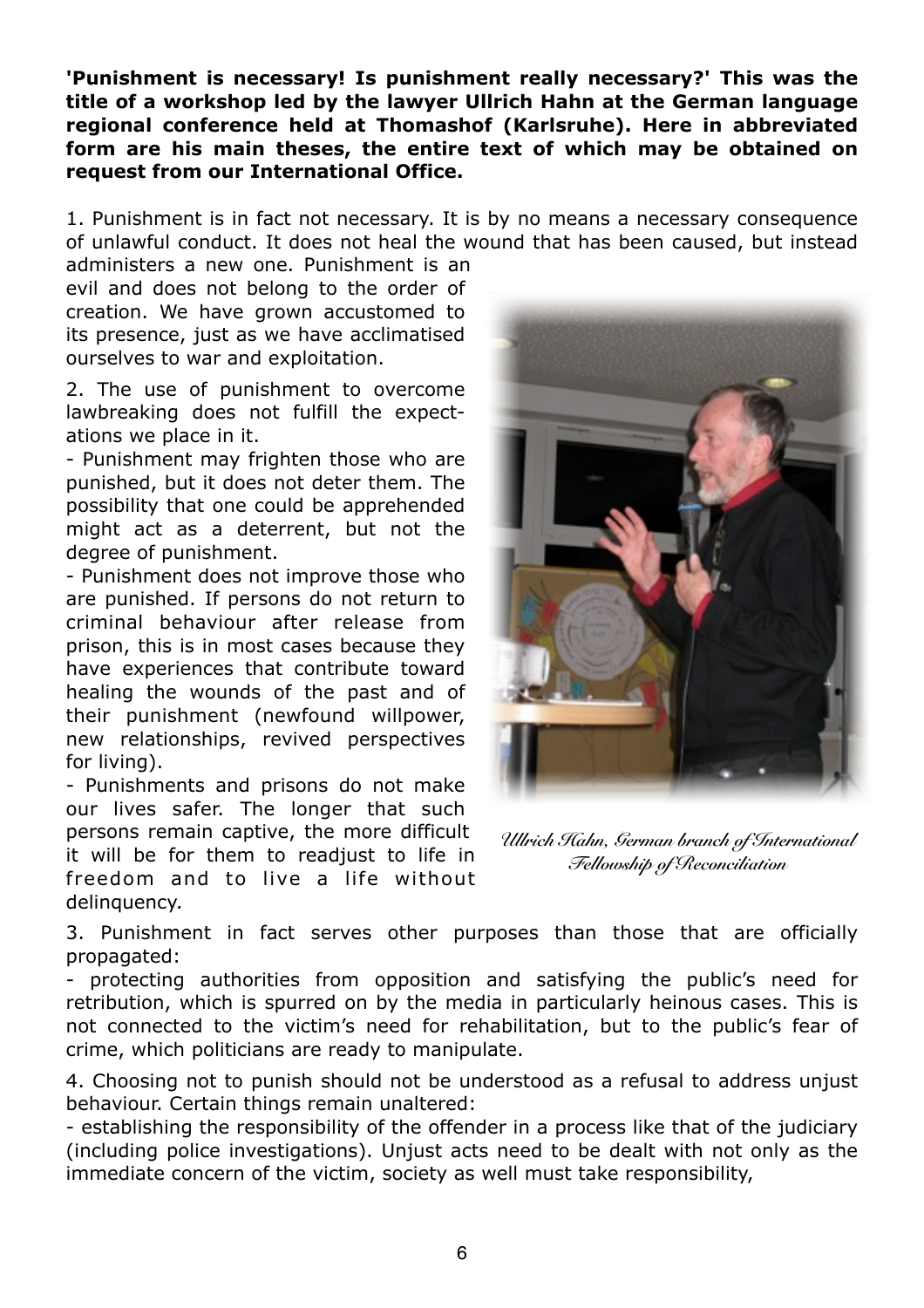- reflecting on the importance of justice and equity, meaning offenders need to be confronted with their actions and the victim is 'rehabilitated' in the eyes of the offender and the public,

- the obligation of offenders to provide some form of compensation or repayment, possibly including being removed from positions where they have misused power or privilege, and

- offenders need to be made aware of the consequences of their actions; where they are weakly motivated, they need help in strengthening their willpower.

5. At the political level, the focus should be prevention of misdemeanours and felonies, instead of dealing with their consequences. This includes:

- striving for social justice, and

- education aiming at responsibility for one's actions.

6. Dealing adequately with crime also necessarily involves:

- the acknowledgment that there is no such thing as complete immunity or safety from crime, neither with nor without prisons, and

- even respectable, law-abiding citizens have moral weaknesses in their souls that lead them to suspicions and setting up scapegoats.

7. The churches can contribute to an improved climate in dealing with crime by no longer teaching the ideas of a chastising God and of humans prone to evil who need to be whipped as children and penalized as adults. The correct approach would be to emphasize that we are always in need of forgiveness.

#### **The Alternatives to Violence Program (AVP) offered a course for young people as part of the 'Leaving the Culture of Retribution' conference. Nine people between the ages of 14 and 49 participated. Margrit Arnold, gives her impressions (with information from the report by Wolfgang Habicht, one of the trainers):**

The programme consisted of six units: introductions and basics on AVP, assertiveness, communication, cooperation and community; introduction to 'transforming power' and conflict transformation with roleplaying. Each unit began with a playful introduction or a creative phrase that led to the topic. The content was then applied to everyday life situations and discussed. The trainers transitioned to the next unit with lighthearted activities.

The interaction between participants made it often possible that the results could be summarised without special effort. Trainers convened the sessions with sensitivity, presenting the results on flipchart so that it was possible at any time to measure the group's progress. They had their material in mind but remained flexible and responsive to suggestions and to the internal evolution of the group. On the first evening, for example, in the unit on 'assertiveness', we did an exercise 'I'm probably the only one: to be able to do/who knows/has done this'. During the evaluation, young participants suggested it might be encouraging to name our weaknesses.

The next day our instructors created a unique exercise during the cooperation unit. The participants sat with their backs to each other at different places in the room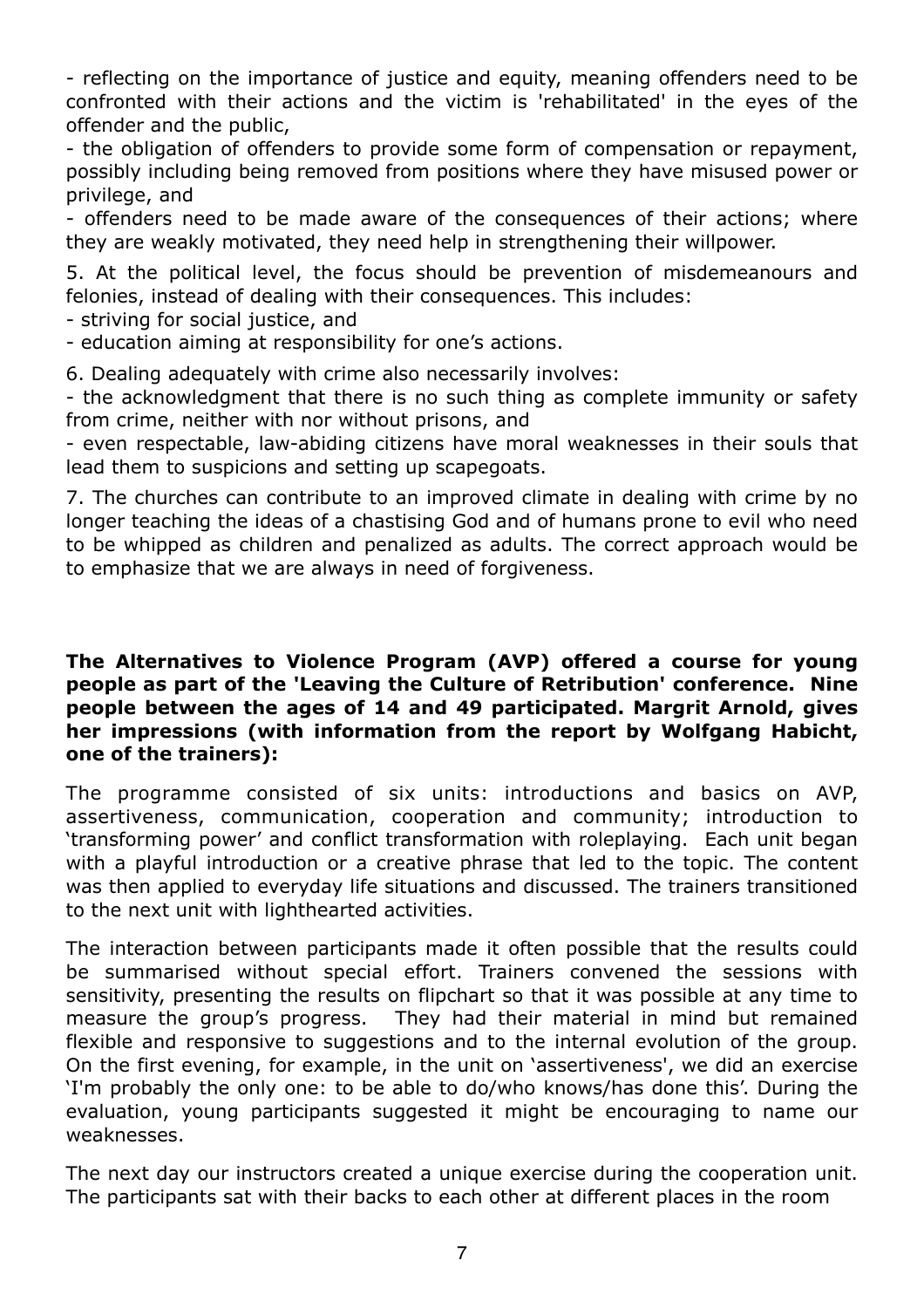which was lit only with candles. They sat in silence, and in this silence began to say, one after the other, what causes problems for them. Then there was a time of silence in which what was said could find its place. It was a very moving experience for all the participants. It took courage to tell others about one's own weaknesses. From this experience emerged a deep sense of closeness, mutual trust, and communion. Thus the ground was prepared to address the issue of power that is at the root of conflict transformation, not only in the intellect but also in the heart and soul.

I was surprised at what a large amount of content could be communicated to participants without theoretical input, 'only' with learning by doing and their feedback. The group became more and more united and each could make their own contribution, like so many stones in a mosaic. The 'fun factor' greatly facilitated content assimilation. All in all, an extremely rewarding experience!



#### **World Sunday for Peace, 22 May 2011: An invitation of the Decade to Overcome Violence to celebrate peace with the International Ecumenical Peace Convocation**

On Sunday, 22 May 2011, in a worldwide event, churches in every corner of the world are invited to [celebrate G](http://www.overcomingviolence.org/en/peace-convocation/world-sunday-for-peace/celebration.html)od's gift of peace. Those who take part will be together in spirit, song and prayer with the International Ecumenical Peace Convocation (IEPC) in Jamaica, united in the hope of peace.

The suggested text for the Sunday is Ephesians 2, where Christ 'who is our peace' makes peace among us and creates 'one new humanity'. Reconciled in Christ we are 'no longer strangers and aliens' but members of the household of God

As parishes in each time zone gather for worship and prayer on Sunday, 22 May 2011, a wave of praise and prayer for peace will encircle the world. All churches and congregations are invited to use a [peace prayer written by the Caribbean hosts](http://www.overcomingviolence.org/en/peace-convocation/world-sunday-for-peace/prayer.html) [of the IEPC](http://www.overcomingviolence.org/en/peace-convocation/world-sunday-for-peace/prayer.html) in their worship that day.

Join the celebration of World Sunday for Peace, 22 May 2011! [You, your parish and](http://www.overcomingviolence.org/en/peace-convocation/world-sunday-for-peace.html) [your church are invited.](http://www.overcomingviolence.org/en/peace-convocation/world-sunday-for-peace.html)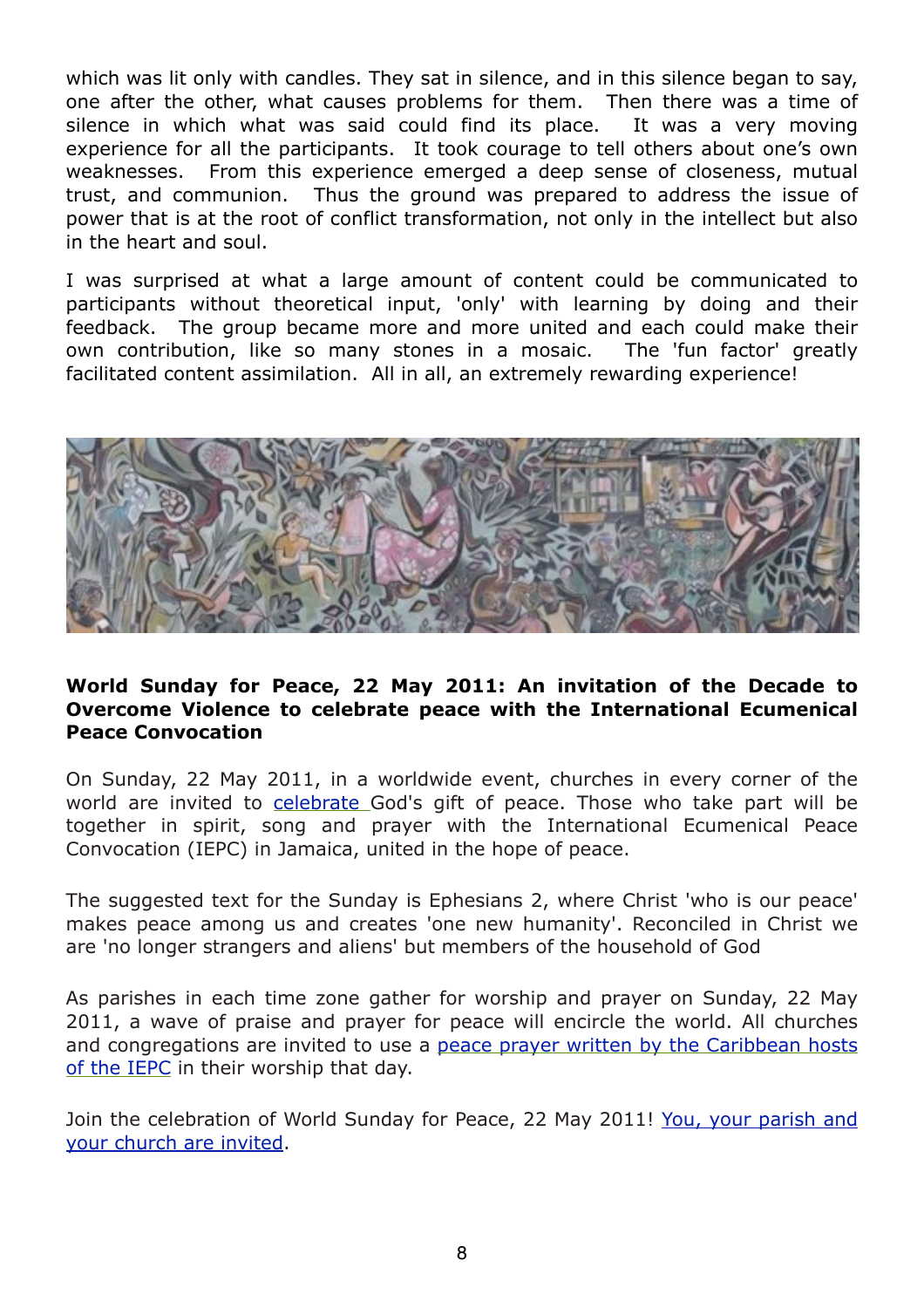**A series of interreligious conferences entitled 'in building peace, we glorify God' have been held since 2006. The third of its kind took place in the idyllic forest of Fruska Gora in northern Serbia from 13 to 17 October 2010. Its theme was: 'We live in a society of peace and nonviolence - and now I need your help!' Ana Raffai from Zagreb writes:**

In Southeast Europe, it is very easy to associate religion with war. If you think a bit longer, you just might associate it with peace, and this is the motivation for the interreligious conference. The most important aspect of the conference is the cross cultural experience. As Martin Buber said, 'true life is encounter.'

Approximately 60 people from Bosnia and Herzegovina, Croatia, Kosovo, Macedonia, Montenegro, Serbia, USA and Germany attended the conference, among them a large proportion of youth (who, allegedly, are not interested in interfaith dialogue).

The words '… and now I need your help' are borrowed from the film 'The Imam and the Pastor', which evokes the work of reconciliation between Christians and Muslims in Nigeria. The film alerts us to unintentional offences in communicating with one another; in that case one can better pause in order to clarify the situation. In



*Amra Panzo andAna Raffai during Amra's lecture*

choosing this phrase we wanted to emphasize that we are looking for practical tools for the work of reconciliation in our own regional context.

At the meeting we once again experienced that no one remains unchanged when this happens. At the same time, the conference was also a time of training. For the first time, four of the speakers came out of the ranks of the organising team. Two women spoke of the potential of faith when working for peace, one from the Catholic perspective, the other from the Muslim perspective. Two men

led the discussion on various forms of nonviolent action, using examples drawn from the experience of the past twenty years, and stressed the importance of building trust to overcome ethnic and religious barriers. A speaker from Sarajevo presented several biographies of women who have distinguished themselves in working for peace.

There was a room for prayer and silence in the conference centre. You could go there at any time to pray. A Bible and a Koran were available. I was once in the room when five Muslim men and women entered the room to pray. I stayed and watched. Theirs was a beautiful prayer which involved the whole body. At the end they gave each other a sign of peace, and included me in this gesture, although I had not participated in their prayers. This prayer touched me because I know these people and I appreciate them. It felt somehow as if this prayer had become a bit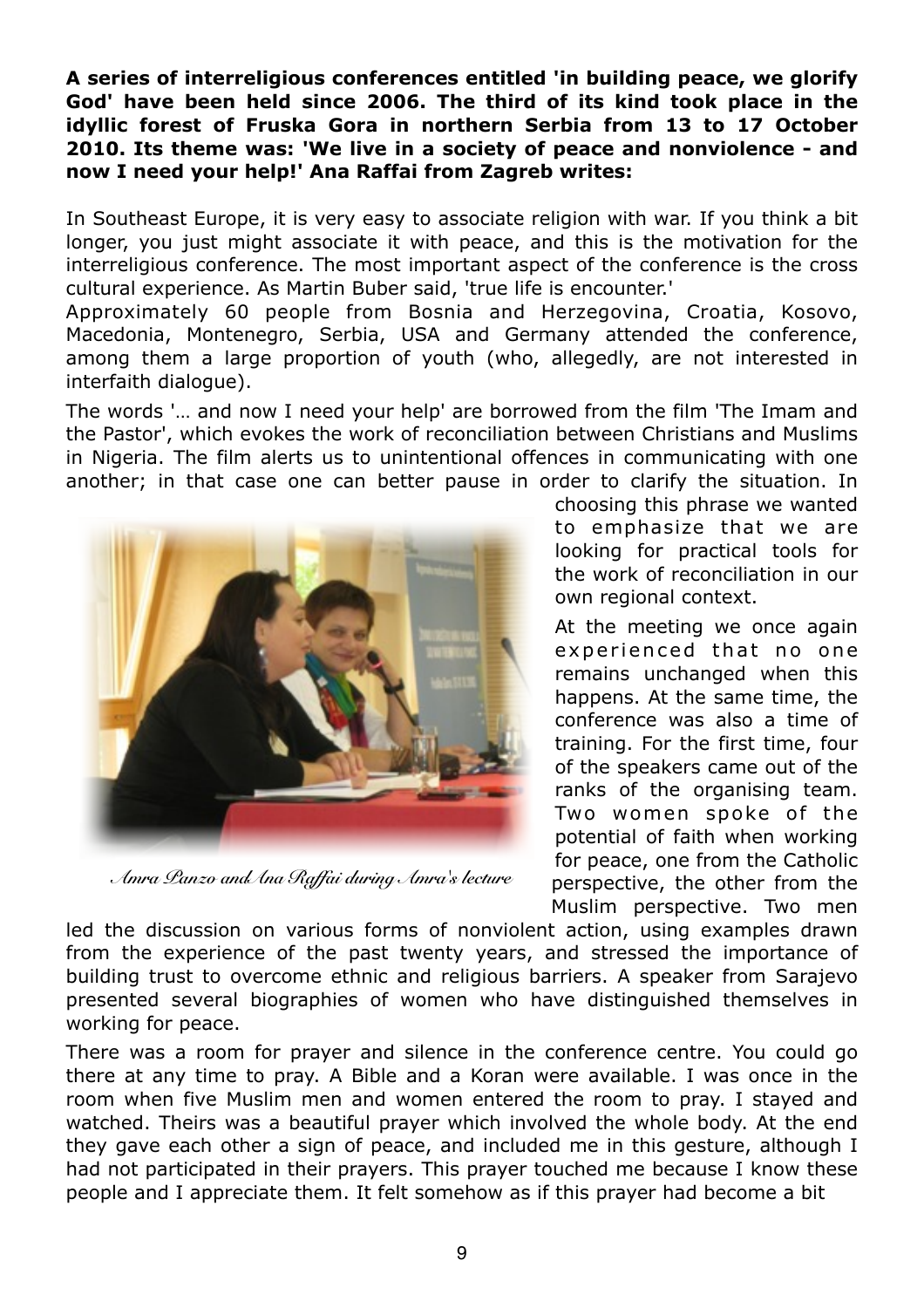mine as well. There was an Imam in this group who has contacts worldwide, including with young Israelis and Palestinians. The day before, he had sung gospel and Taizé songs with the same freedom he showed in offering the sign of peace in the prayer room. I enjoyed those songs, which I received as a mark of respect, yes, as a sort of bridge between our two worlds.

On the second day of the conference we visited a monastery and a mosque. Then there was a creative workshop on the program: thoughts, feelings and wishes



*Visit to a mosque*

were to be expressed, this time at least, without discussion but through sculptures made of clay, paper or wool, collages or poems. To me these pieces of art were like symbols of their makers' souls; they expressed the creative potential of each person. The colourful hall full of people further illustrated the vision of the society we want to live in. We believe it is possible, as we experience it in embryo in such moments. This is what a multicultural society might look like: embracing variety, possibly noisy, full and concentrated.

We who organise the interfaith conference in South-Eastern Europe have no money and almost no advertising of this type of event is possible because church magazines do not consider them important. Nonetheless, new people come to every conference, among them youth from across the region. Organising this event is an opportunity for us to live our faith and make it useful not only for ourselves, or for our own groups, but for all, with no intention of converting anyone.



*The organising group*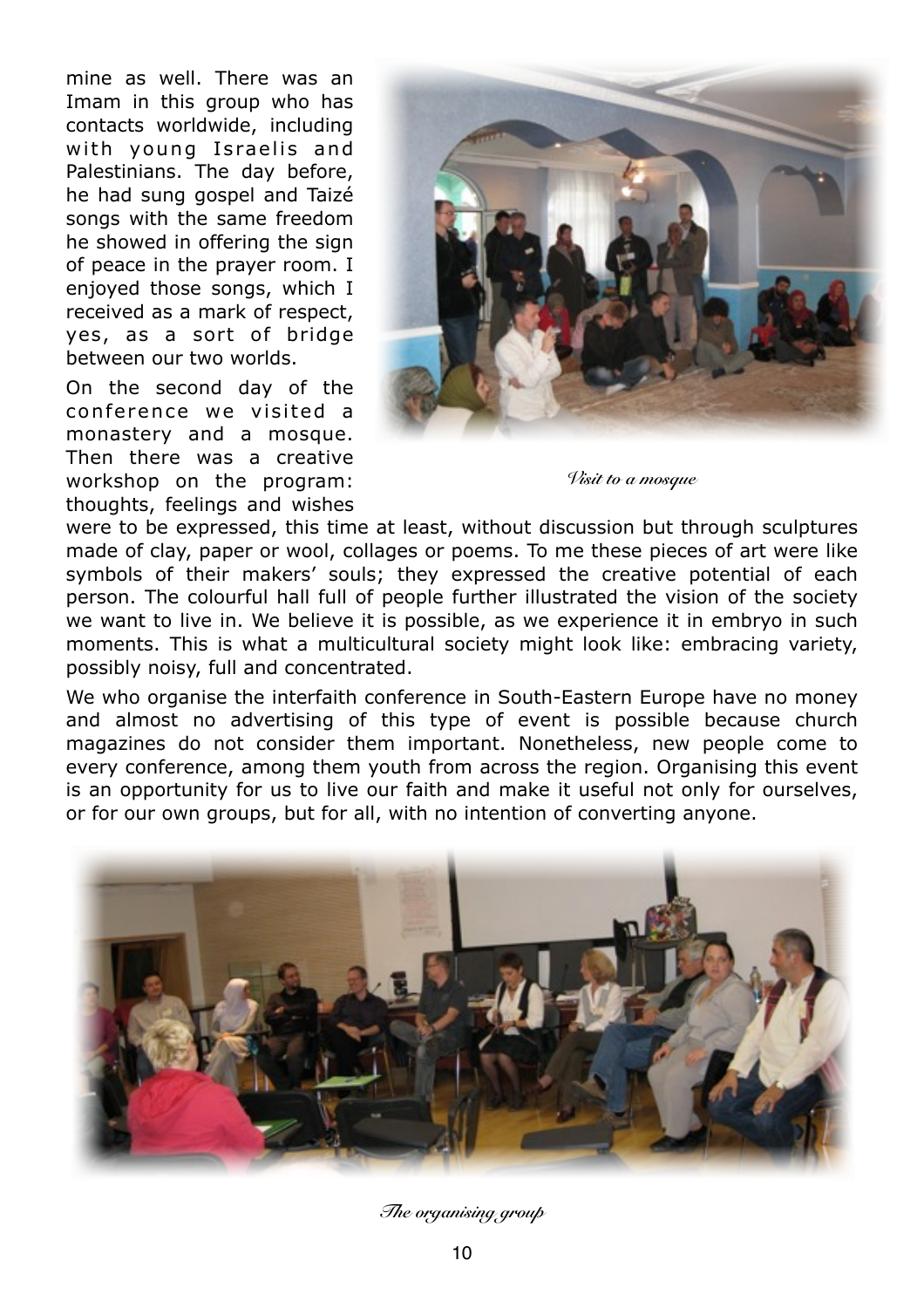**Since Terri Miller left the international office in 2008, the office won one German-speaking member, Martin Schuler, but had no English-speaking staff anymore. Thanks to Susan Pracht who has been sent by [Brethren](http://www.brethren.org/site/PageServer?pagename=bvs) [Volunteer Service](http://www.brethren.org/site/PageServer?pagename=bvs) of the Church of the Brethren in the US, the office team will again be trilingual from spring 2011 on**

Greetings! My name is Susan Pracht, and I am thrilled to volunteer with Church and Peace as the Communications and Events Assistant for the next two years through Brethren Volunteer Service (BVS). Born and raised in Rhode Island in the United



*Susan Pracht*

States, I am a graduate of Gordon College, a Christian college in the northeast.

During college, I studied Sociology and worked on local council elections in London for a term. Previous to BVS, I was a civil rights investigator for the state of Rhode Island for nearly four and a half years and preceding that was an assistant to the executive director and fair housing intern. During my time with the state, I also designed, wrote, and edited publications and delivered numerous educational presentations for the community. Additionally, I administered several grants from the federal government.

I am a trained mediator, with four years of experience in community, government agency, and court-based mediation. I love yoga, animals (especially cats and cows), meeting new people, good

conversation, dancing, football (European-style), reading (particularly theology and Christian practice) and traveling. I am a terrible vegan, but a pretty good vegetarian.

Though I have attended numerous denominations, right now I call the Anglican church home. I believe strongly in Christian community and have been deeply moved by my experiences. In 2009 I spent a week at Taizé, and last year I served as a volunteer for the Iona Community on the Isle of Iona in Scotland for two months. I look forward to being part of Church and Peace and meeting all of you. I am particularly excited about the emphases on networking and relationship building, theological and practical reflection, ecumenical dialogue and worship, and promoting peace and reconciliation.